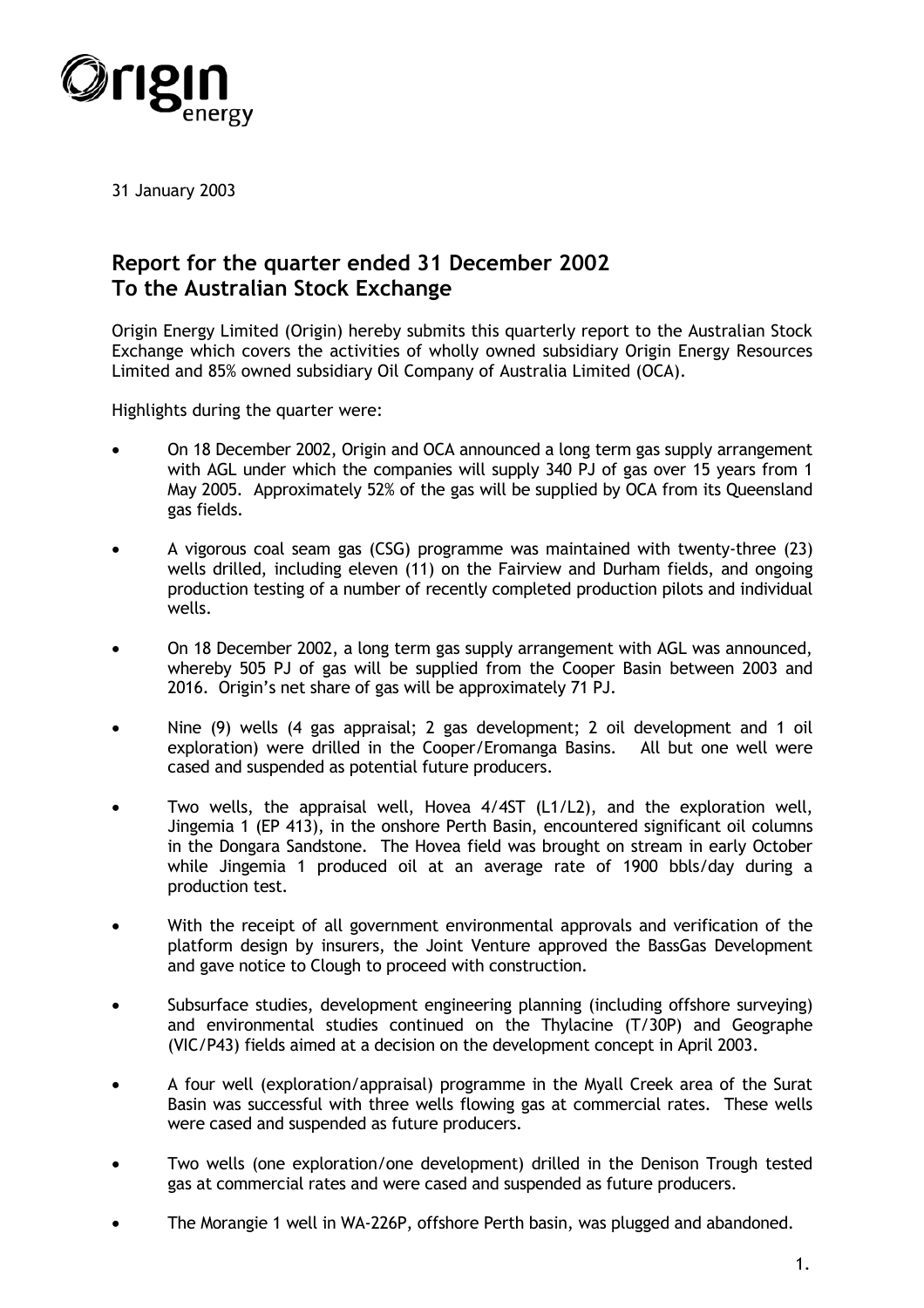# **Report for the quarter ended 31 December 2002**

## **1. SALES**

The share of product sold during the quarter is summarised as follows:

## **Sales Volumes**

| Product            | Unit    | <b>This</b><br>Quarter | <b>Previous</b><br>Quarter | $\%$<br>Change | 2nd Quarter<br>2001/02 | <b>YTD</b><br>2002/03 | <b>YTD</b><br>2001/02 |
|--------------------|---------|------------------------|----------------------------|----------------|------------------------|-----------------------|-----------------------|
| <b>Natural Gas</b> | PJ      |                        |                            |                |                        |                       |                       |
| SA Cooper & SWQ    |         | 9.08                   | 10.90                      |                | 9.15                   | 19.98                 | 19.87                 |
| Otway Basin        |         | 1.66                   | 1.91                       |                | 1.79                   | 3.57                  | 3.88                  |
| Perth Basin        |         | 0.70                   | 0.70                       |                | 0.59                   | 1.40                  | 1.36                  |
| Carnarvon Basin    |         | 1.83                   | 1.81                       |                | 1.91                   | 3.63                  | 3.93                  |
| Coal Seam Gas      |         | 2.43                   | 2.31                       |                | 2.13                   | 4.74                  | 4.21                  |
| Surat / Denison    |         | 2.60                   | 2.81                       |                | 2.71                   | 5.42                  | 5.35                  |
| <b>USA</b>         |         |                        | 0.00                       |                |                        | 0.00                  |                       |
| <b>Total</b>       |         | 18.30                  | 20.45                      | $-10%$         | 18.28                  | 38.75                 | 38.60                 |
| Crude Oil          | kbbls   |                        |                            |                |                        |                       |                       |
| SA Cooper & SWQ    |         | 122.51                 | 90.67                      |                | 68.62                  | 213.18                | 139.87                |
| Surat / Denison    |         | 12.90                  | 15.76                      |                | 32.58                  | 28.66                 | 72.02                 |
| Eromanga           |         |                        | 0                          |                | 99.41                  | $\blacksquare$        | 227.01                |
| Perth Basin        |         | 90.59                  | 0.62                       |                |                        | 91.21                 |                       |
| <b>USA</b>         |         | 0.06                   | 1.95                       |                |                        | 1.89                  |                       |
| <b>Total</b>       |         | 225.95                 | 108.99                     | 107%           | 200.61                 | 334.94                | 438.90                |
| Condensate/naphtha | kbbls   |                        |                            |                |                        |                       |                       |
| SA Cooper & SWQ    |         | 161.95                 | 139.23                     |                | 250.00                 | 301.18                | 338.83                |
| <b>Otway Basin</b> |         | 6.72                   | 8.44                       |                | 7.56                   | 15.16                 | 15.21                 |
| Perth Basin        |         | 1.35                   | 1.63                       |                | 0.55                   | 2.98                  | 1.62                  |
| Surat / Denison    |         | 13.25                  | 10.49                      |                | 12.20                  | 23.73                 | 26.69                 |
| <b>Total</b>       |         | 183.26                 | 159.79                     | 15%            | 270.31                 | 343.05                | 382.35                |
| <b>LPG</b>         | ktonnes |                        |                            |                |                        |                       |                       |
| SA Cooper & SWQ    |         | 11.60                  | 16.91                      |                | 21.74                  | 28.52                 | 25.46                 |
| Surat / Denison    |         | 2.40                   | 2.18                       |                | 1.80                   | 4.58                  | 3.81                  |
| <b>Total</b>       |         | 14.00                  | 19.09                      | $-27%$         | 23.54                  | 33.09                 | 29.27                 |
| <b>Ethane</b>      | ktonnes |                        |                            |                |                        |                       |                       |
| SA Cooper & SWQ    |         | 8.63                   | 12.47                      |                | 11.93                  | 21.10                 | 23.19                 |
| <b>Total</b>       |         | 8.63                   | 12.47                      | $-31%$         | 11.93                  | 21.10                 | 23.19                 |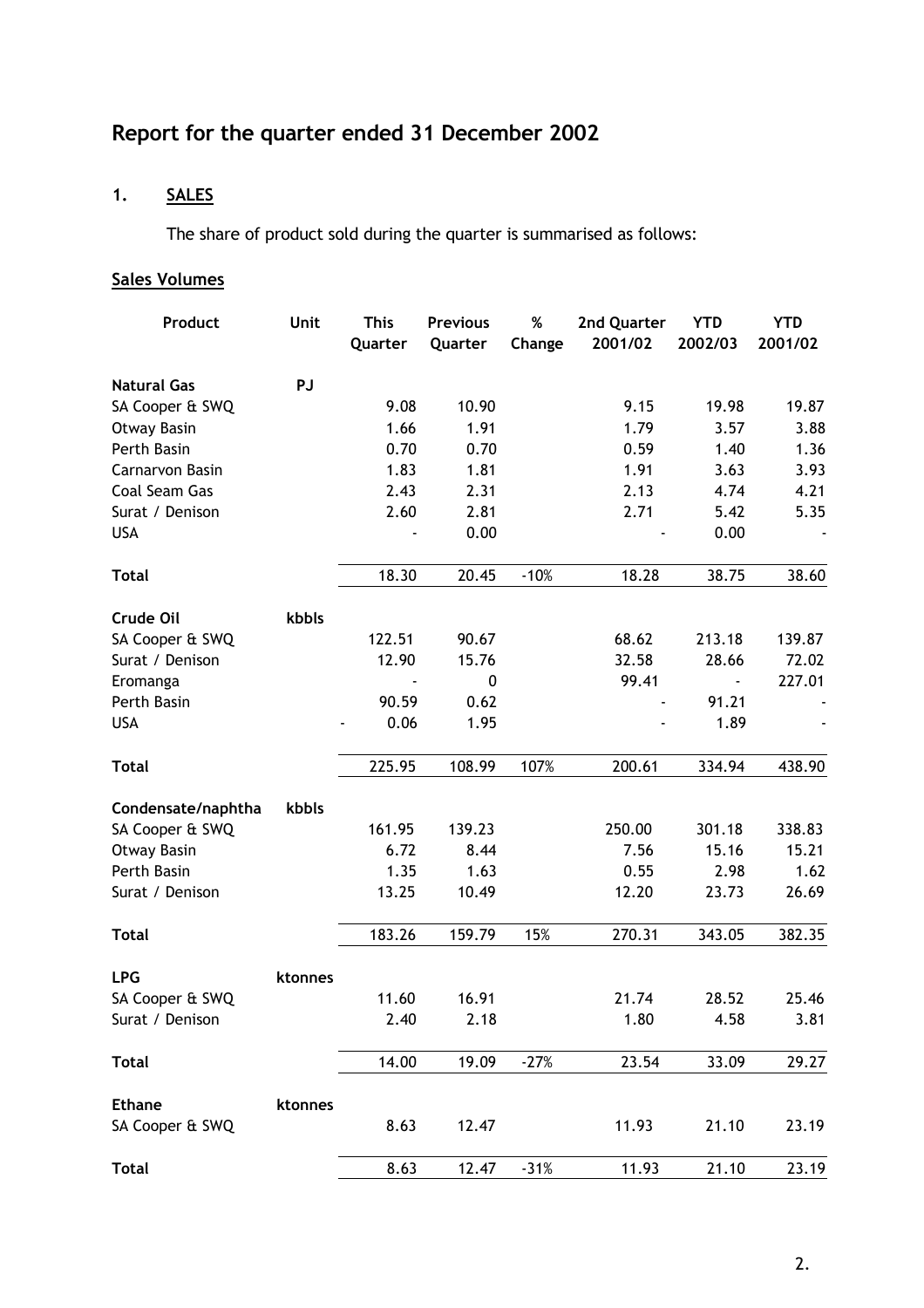| <b>Sales</b>                      | <b>PJE</b> | <b>This</b><br>Quarter | <b>Previous</b><br>Quarter | %<br>Change | 2nd<br>Quarter<br>2001/02 | <b>YTD</b><br>2002/03 | <b>YTD</b><br>2001/02 |
|-----------------------------------|------------|------------------------|----------------------------|-------------|---------------------------|-----------------------|-----------------------|
| Internal                          |            | 4.00                   | 4.51                       |             | 4.05                      | 8.52                  | 8.63                  |
| External                          |            | 17.74                  | 19.02                      |             | 18.64                     | 36.76                 | 37.24                 |
| Total                             |            | 21.75                  | 23.53                      | $-8%$       | 22.69                     | 45.28                 | 45.87                 |
| Sales Revenue (\$000)<br>External |            | 72,805                 | 71,747                     | 1%          | 73,495                    | 144,552               | 140,780               |
| Sales Volumes by Basin (PJE)      |            |                        |                            |             |                           |                       |                       |
| SA Cooper & SWQ<br>Otway Basin    |            | 11.69<br>1.69          | 13.66<br>1.96              |             | 12.59<br>1.83             | 25.35<br>3.65         | 24.97<br>3.96         |
| Perth Basin                       |            | 1.24                   | 0.71                       |             | 0.59                      | 1.95                  | 1.37                  |
| Carnarvon Basin                   |            | 1.83                   | 1.81                       |             | 1.91                      | 3.63                  | 3.93                  |
| Coal Seam Gas                     |            | 2.43                   | 2.31                       |             | 2.13                      | 4.74                  | 4.21                  |
| Surat / Denison                   |            | 2.87                   | 3.07                       |             | 3.05                      | 5.94                  | 6.10                  |
| Eromanga                          |            | $\mathbf 0$            | 0                          |             | 0.58                      |                       | 1.32                  |
| <b>USA</b>                        |            | 0.00                   | 0.01                       |             |                           | 0.01                  |                       |
| Total                             |            | 21.75                  | 23.53                      | $-8%$       | 22.69                     | 45.28                 | 45.87                 |

| <b>Conversion factors:</b> |                        |
|----------------------------|------------------------|
| Crude oil                  | 5.83 PJ/million bbls   |
| Condensate                 | 5.41 PJ/million bbls   |
| LPG.                       | 49.3 PJ/million tonnes |
| Ethane                     | 51.7 PJ/million tonnes |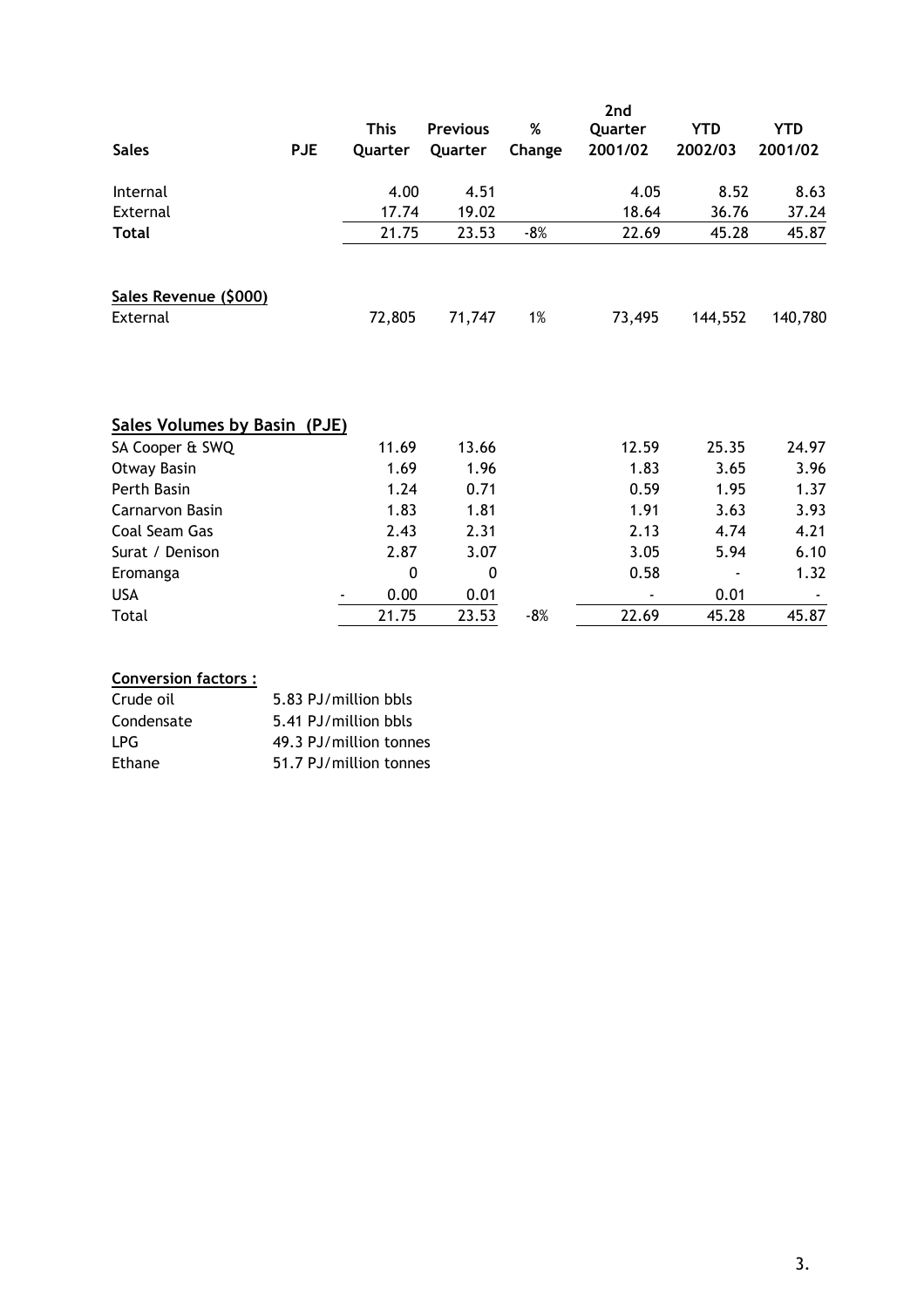## **2. MARKETING AND DEVELOPMENT ACTIVITIES**

## **2.1 South Australia**

## **2.1.1 Cooper/Eromanga Basin**

## **SA Unit Area (Interest 13.19%)**

A long term gas supply arrangement with AGL for the supply of 505 PJ of gas from the Cooper Basin was announced on 18 December 2002. The SA Unit will supply 355 PJ of the contract volume between 2003 and 2016.

Two gas development wells (Marabooka 6 and 7) were drilled in the quarter. Both were cased and suspended as future producers.

Two oil development wells (Big Lake 73 and 74) were drilled in the quarter. Both were cased and suspended as future producers.

A \$64 million project (the "ACE" project) to upgrade the Moomba plant control system was approved by the joint venture during the quarter.

#### **Patchawarra East Block (Interest 10.536%)**

No significant activity during the quarter.

#### **2.1.2 Otway Basin**

**PPL 62 (Interest 75.7143%, Katnook area gas fields (Operator)), PPL 168 (Interest 75.7143%, Redman gas field (Operator))** 

No significant activity during the quarter.

## **2.2 Queensland**

## **2.2.1 Cooper/Eromanga Basins**

## **ATP 259P – SWQ Gas Unit (Origin Energy Resources Limited 16.5% and Oil Company of Australia Limited 0.2375%)**

A long term gas supply arrangement with AGL for the supply of 505 PJ of gas from the Cooper Basin was announced on 18 December 2002. The SWQ Unit will supply 150 PJ of the contract volume between 2004 and 2016.

The Gas Sales Agreement with Pasminco has been extended until 31 March 2003 to allow time for negotiation of a longer-term agreement.

There was no drilling activity during the quarter.

## **ATP 259P (Origin Energy Resources Limited Block Interests 10-27%)**

No significant activity during the quarter.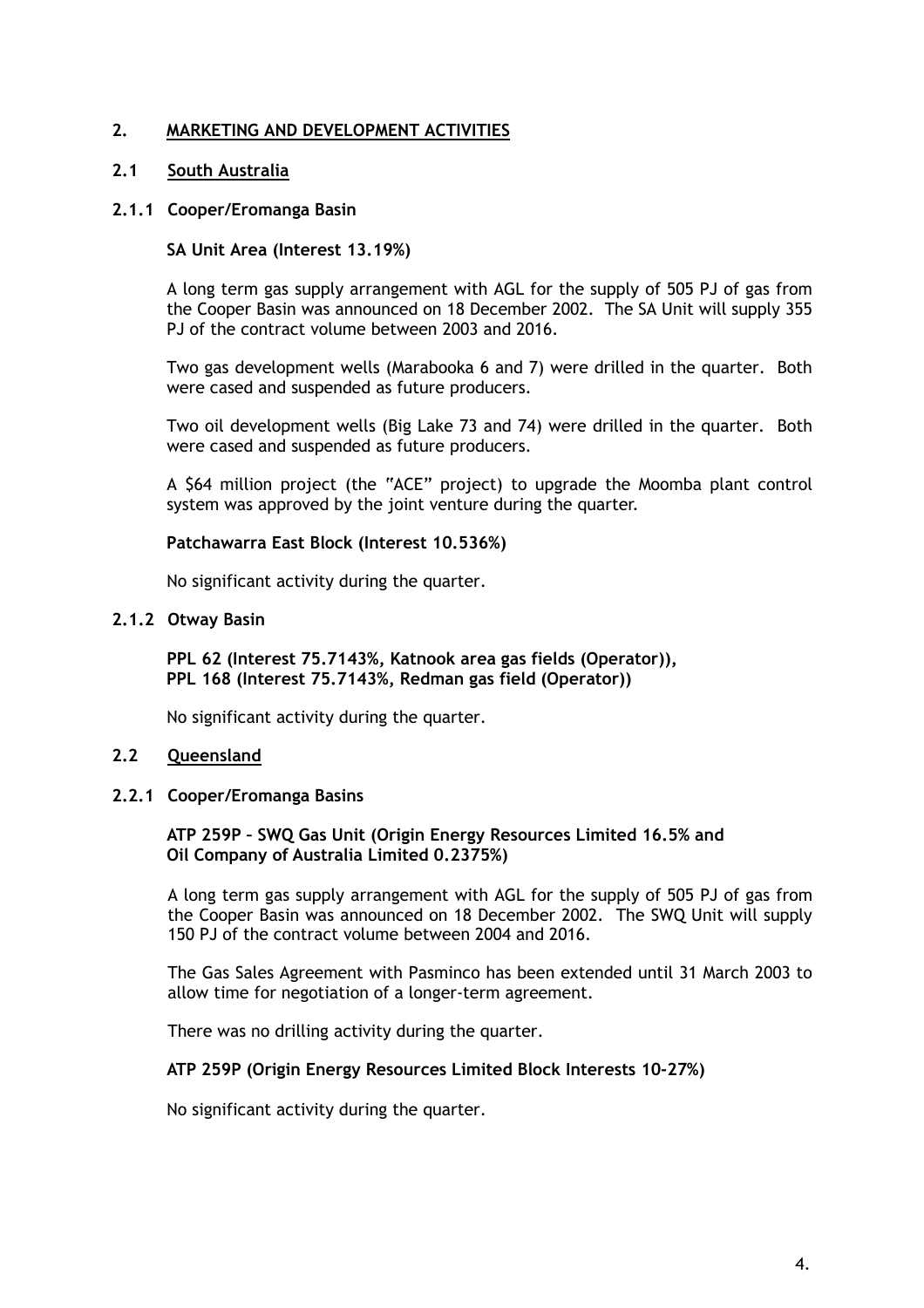## **2.2.2 Surat Basin**

**PLs 30, 56 & 74 / PPL 22 (Oil Company of Australia Limited 20%, Angari Pty Limited 49% (Operator) in PLs 56 and 74; Oil Company of Australia Limited 20%, Angari Pty Limited 55% (Operator) in PL 30)** 

No significant activity during the quarter.

#### **PLs 53 and 174 / PPL 63 (Oil Company of Australia Limited 100% (Operator))**

A three well appraisal programme was conducted over the PL174 area during the quarter. Myall Creek 3 (PL174) intersected commercial gas in the Tinowon Formation. The upper zone was tested by DST-2 and flowed at 8.6 MMscfd at 1525 psig FTHP on a 1/2" choke. The Tinowon also flowed gas on DST-1 over a lower interval at a low declining rate of 0.15 MMscfd.

Riverside South 1 (PL 174), the second appraisal well in the programme, was plugged and abandoned.

Myall Creek 4 (PL174) intersected commercial gas in the Tinowon Formation. DST-1 flowed water at 94 BWPD with minor gas (54 Mscfd). DST-2 flowed gas at 50 Mscfd. DST-3 flowed gas from the upper zone at 3.2 MMscfd at a FTHP of 508 psia on a 1/2" choke. The well was cased and suspended as a future Tinowon production well.

**PLs 70 & 71 (Oil Company of Australia Limited 22.5% (Operator), Angari Pty Limited 67.5% in PL 71; Oil Company of Australia Limited 100% (Operator) in PL 70)** 

No significant activity during the quarter.

**PLs 10, 11, 12, 28, 69 & 89 (Oil Company of Australia Limited 10.745%, Oil Investments Ltd 35.505%); (Oil Company of Australia Limited 5.8075%, Oil Investments Ltd 19.1925% in Snake Creek East Exclusion Zone)** 

No significant activity during the quarter.

**PLs 21, 22, 27 & 64 (Oil Company of Australia Limited 64% (Operator), Oil Investments Limited 19% and Angari Pty Limited 4.5% in PLs 21, 22 and 27; Oil Company of Australia Limited 83% (Operator) and Angari Pty Limited 4.5% in PL 64)** 

No significant activity during the quarter.

**PL 14 / PPL 3 (Oil Company of Australia Limited 100% (Operator))** 

No significant activity during the quarter.

## **2.2.3 Bowen Basin**

On 18 December 2002, Origin and OCA announced a long term gas supply arrangement with AGL under which the companies will supply 340 PJ of gas over 15 years from 1 May 2005. Of this amount, approximately 52% will be supplied by OCA largely from its Queensland CSG interests.

**PLs 41, 42, 43, 44, 45, 54, 67, 173 & 183 / PPLs 10 & 11 (Oil Company of Australia Limited 50% (Production Operator))**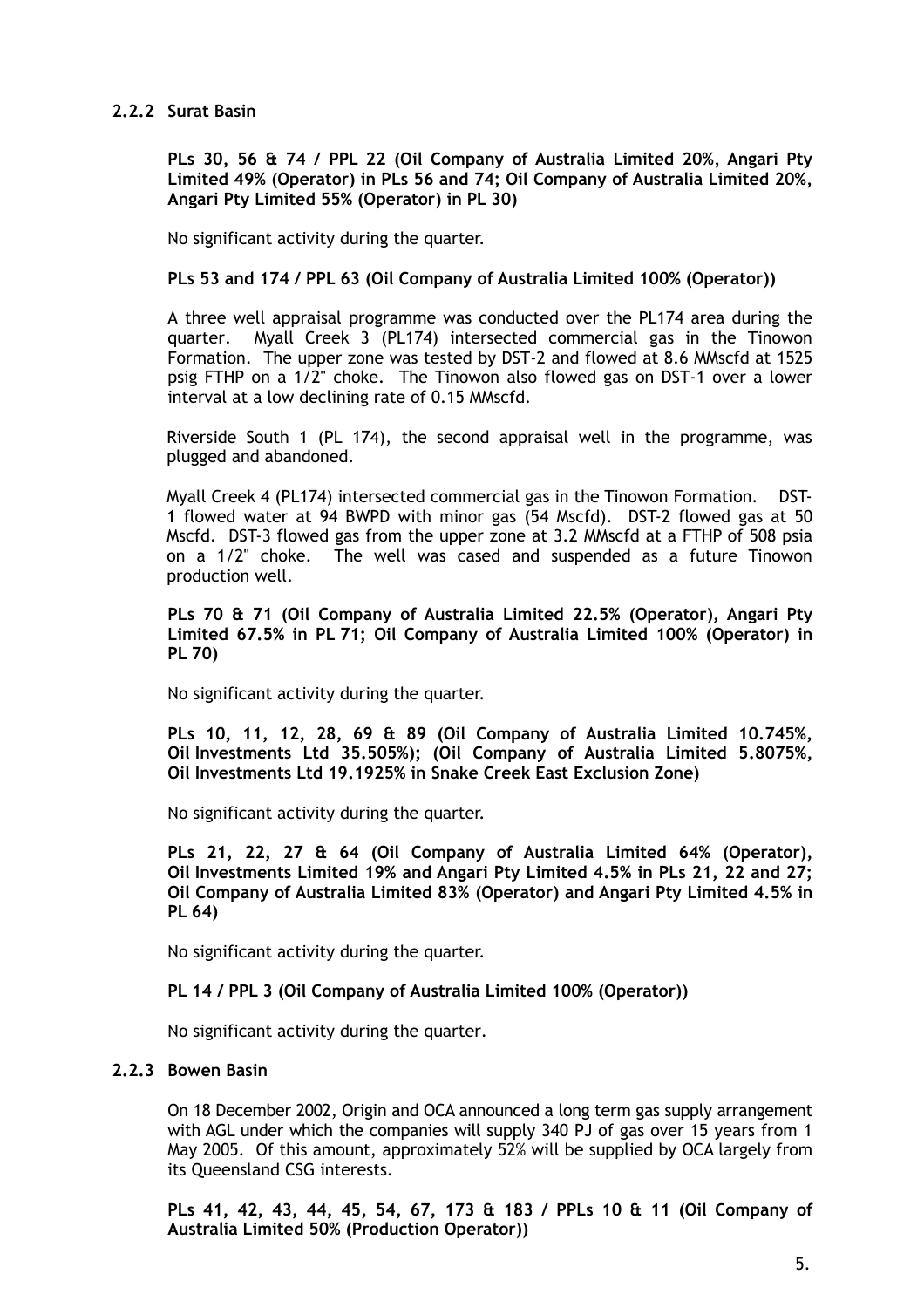The Glentulloch 6 development well, located approximately 500m southeast of Glentulloch 5, was drilled during the quarter. The well intersected all horizons as prognosed and tested gas at 1.7 MMscfd over the upper Aldebaran Sandstone units. The well was cased and suspended as a future gas producer. The completion and tie-in of this well will be undertaken early in the first quarter 2003.

#### **PL 94 (Oil Company of Australia (Moura) Pty Ltd 100% (Operator)) PL 94 Sublease (north of latitude 24<sup>o</sup> 37'20"S) (Oil Company of Australia (Moura) Pty Ltd 50% (Operator))**

Lowell Petroleum NL and Helm Energy – Australia, LLC has taken up the option to earn 50% in the northern part of PL 94 (Mungi Prospect) by contributing to a two well program in the Mungi field. The Mungi 4 vertical well which was drilled, fracture stimulated and completed during the previous period, was placed on production test. The well peaked at over 1 MMscfd and has now been shut in pending development. The second well was a horizontal surface to in seam well. This dual lateral well, which was drilled in September, was completed for production in December.

## **PL 101 (Oil Company of Australia Limited 50% (Operator), Oil Company of Australia (Moura) Pty Ltd 50%))**

A four well appraisal/development was undertaken on the Peat field. The wells were drilled and fracture stimulated during December. The wells will be completed for production in early 2003.

## **PLs 90, 91, 92, 99, 100 (Fairview) (Oil Company of Australia Limited 4.47%, Oil Company of Australia (Moura) Pty Ltd 2.34%, OCA (CSG) Pty Limited 17.0%, Origin Energy Resources Limited 0.1%)**

A total of 3 development wells were drilled during the quarter.

## **2.3 Western Australia**

## **2.3.1 Perth Basin**

## **L11 (Interest 67.0%, Beharra Springs gas field (Operator))**

No significant activity during the Quarter.

## **2.3.2 Carnarvon Basin**

## **L9 (Interest 56.55%, Tubridgi gas field (Operator))**

No significant activity during the quarter.

## **2.4 Victoria**

#### **2.4.1 Otway Basin**

**PPL 8 (Interest 100%, Dunbar gas field (Operator))** 

The Dunbar field has not produced this quarter.

**PPL 2 (Interest 100%, Iona gas field excluding Iona gas reservoir (Operator))**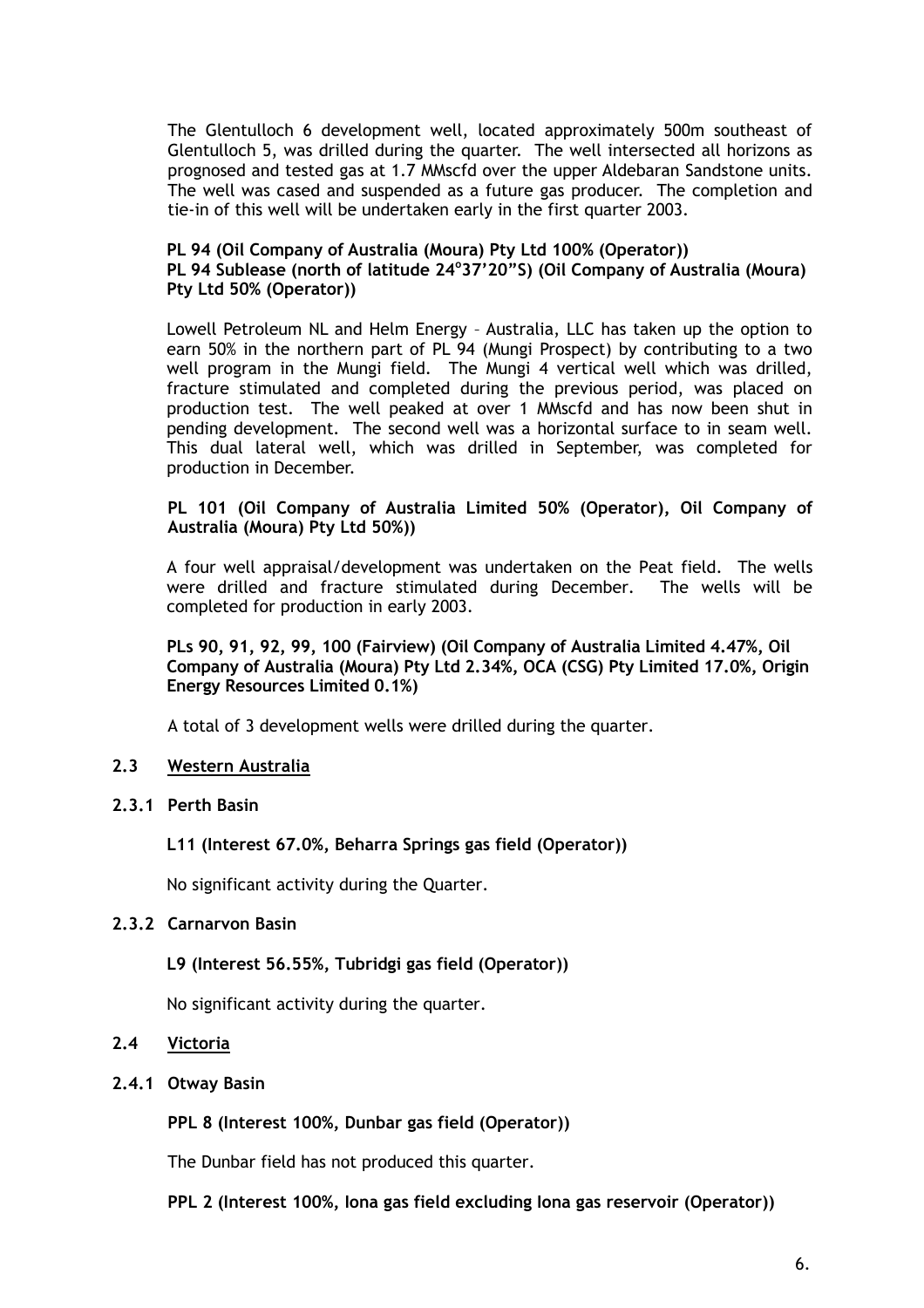No significant activity during the quarter.

## **VIC/P43 (Interest 30%)**

Subsurface studies and development engineering for a range of potential cooperative development concepts have continued, including a major peer review conducted during November. The technical studies are aimed at a decision on the development concept in April 2003. Offshore survey activity commenced in December, including pipeline route and potential platform site geophysical surveys. These surveys will extend into 2003 to include seabed coring at potential platform sites to provide data to aid the concept selection process.

Environmental studies in support of site selection for the onshore pipeline crossing and gas plant have also continued with the aim of having the draft EES/EIS completed by April 2003. This activity included a series of public meetings in the Port Campbell area during December.

Studies into the joint development of the Thylacine (T/30P) and Geographe (VIC/P43) fields have continued.

First gas from the Otway Gas Project is planned for delivery to the market by 2006.

#### **2.5 Tasmania**

#### **2.5.1 Otway Basin**

#### **T/30P (Interest 30%)**

Studies into the joint development of the Thylacine (T/30P) and the Geographe (VIC/P43) fields have continued.

#### **2.5.2 Bass Basin**

#### **T/RL1 (Interest 37.5% (Operator))**

State and Commonwealth Environmental Approvals for the BassGas Development were received during the quarter. A Works Approval has been obtained for the gas plant located near Lang Lang.

A First Stage Design Verification Certificate has been issued by Lloyds Register to cover the platform design

Following the receipt of the Platform Design Verification and the Environmental Approvals, the Joint Venture approved the Project and a Notice to Proceed to Construction was issued to Clough.

Construction activities at Lang Lang will commence in January 2003.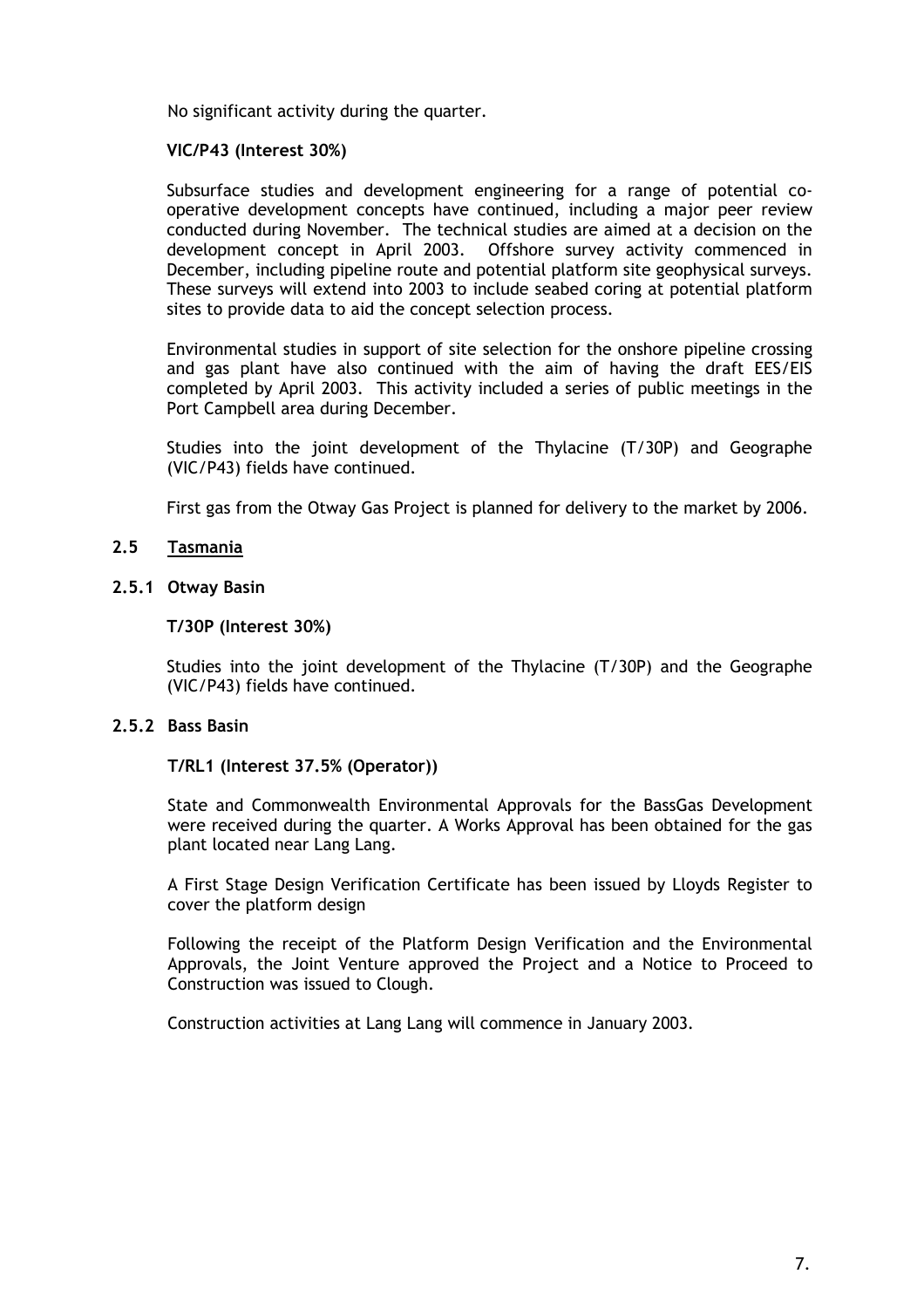## **3. EXPLORATION ACTIVITIES**

## **3.1 South Australia**

## **3.1.1 Cooper/Eromanga Basin**

## **SA Unit Area (Interest 13.19%)**

Four gas appraisal wells (Nephrite South 3, Merrimelia North 2, Cowralli 5 and Tindilpie 4) were drilled in the quarter. Cowralli 5 was plugged and abandoned and the remaining three wells were cased and suspended as future gas producers.

One wildcat oil well (Moomba 165) was drilled in the quarter and cased and suspended as a future oil producer.

## **Patchawarra East Block (Interest 10.536%)**

No significant activity during the quarter.

## **3.1.2 Otway Basin**

## **PEL 27 (Interest 100.0%(Operator))**

The Designated Authority approved an application to remove a drilling obligation in the current permit year, leaving a well commitment in the following permit year.

## **PEL 32 (Interest 75.7143% (Operator))**

Interpretation of recently acquired seismic data and reprocessing of historical data shows that the Haselgrove South and Ladbroke Grove fields extend beyond the current PPL boundaries. An application for a new PPL encompassing these outlaying areas was made to the Designated Authority during the quarter.

## **PEL 57 (Interest 50% (Operator))**

An extension of the high resolution gravity survey previously acquired over the Summer Hill lead was acquired during the quarter. Interpretation of the 74 km Honan's Scrub Seismic Survey, acquired over the intra-Crayfish Group Orana lead in May 2002, continued.

## **PEL 66 (Interest 70% (Operator))**

Geological and geophysical studies to evaluate the prospectivity of the permit are planned.

## **PEL 83 (Interest 60% (Operator))**

A seismic data reprocessing program over the Wetherall feature commenced.

## **3.2 Queensland**

## **3.2.1 Cooper/Eromanga Basin**

**ATP 259P – SWQ Gas Unit (Origin Energy Resources Limited 16.5% and Oil Company of Australia Limited 0.2375%)** 

No significant activity during the quarter.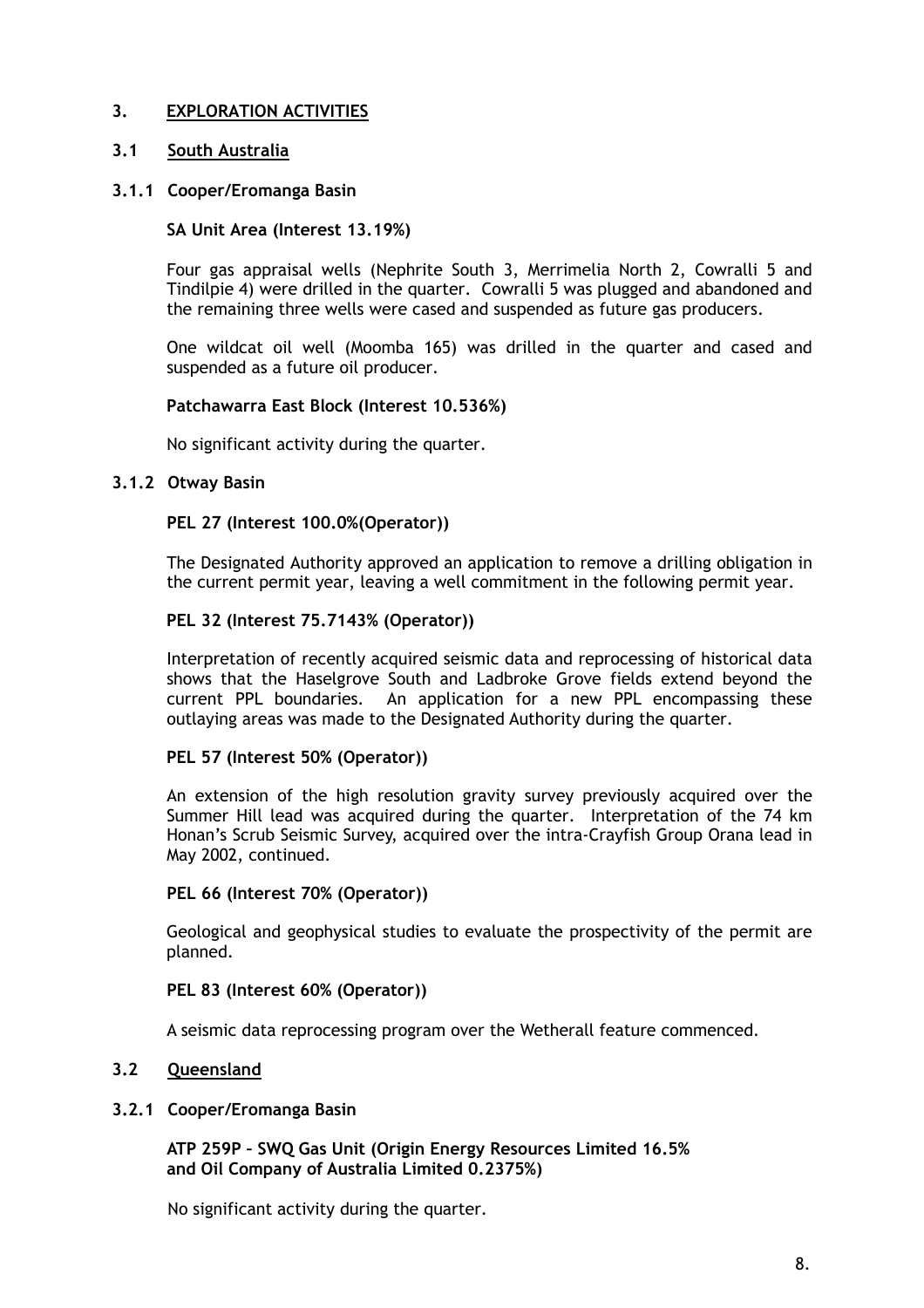## **ATP 259P (Block Interests 10-27%)**

No significant activity during the quarter.

## **ATP 633P (Oil Company of Australia Limited 50% (Operator))**

The Right-to-Negotiate (RTN) process is continuing to effect grant of this title.

## **3.2.2 Surat Basin**

**ATP 212P (Oil Company of Australia Limited 20%, Angari Pty Limited 49% (Operator))** 

No significant activity during the quarter.

**ATP 336P (Oil Company of Australia Limited 10.745%, Oil Investments Ltd 35.505%)** 

No significant activity during the quarter.

## **ATP 375P (Oil Company of Australia Limited 100% (Operator))**

Horseshoe 2, an exploration commitment well in ATP375P, intersected gas-bearing sands in the Tinowon Formation. The reservoir was drilled underbalanced using nitrogen and flowed at 3.1 MMscfd at a FTHP of 491 psi on a 1/2" choke. A Rewan Formation sand was also tested in the well and flowed gas at a rate of 0.2 MMscfd during DST-1.

#### **ATP 470P Redcap & Rolston (Oil Company of Australia Limited 22.5% (Operator), Angari Pty Limited 67.5% in ATP 470P Redcap; Oil Company of Australia Limited 100% (Operator) in ATP 470P Rolston)**

No significant activity during the quarter.

#### **ATP 471P Weribone Pooling Area (Oil Company of Australia Limited 50.64% (Operator))**

No significant activity during the quarter.

## **ATP 606P (Oil Company of Australia Limited 68.6% (Operator), OCA (CSG) Pty Limited 15.0%)**

Analysis of core data collected from 3 wells drilled the previous quarter were undergoing analysis.

## **ATP 631P (Oil Company of Australia Limited 72.4% (Operator), OCA (CSG) Pty Limited 15.0%)**

No significant activity during the quarter.

## **ATP 680P (Oil Company of Australia Limited 100% (Operator))**

An exploration corehole, Mt Organ 1, completed drilling during the period.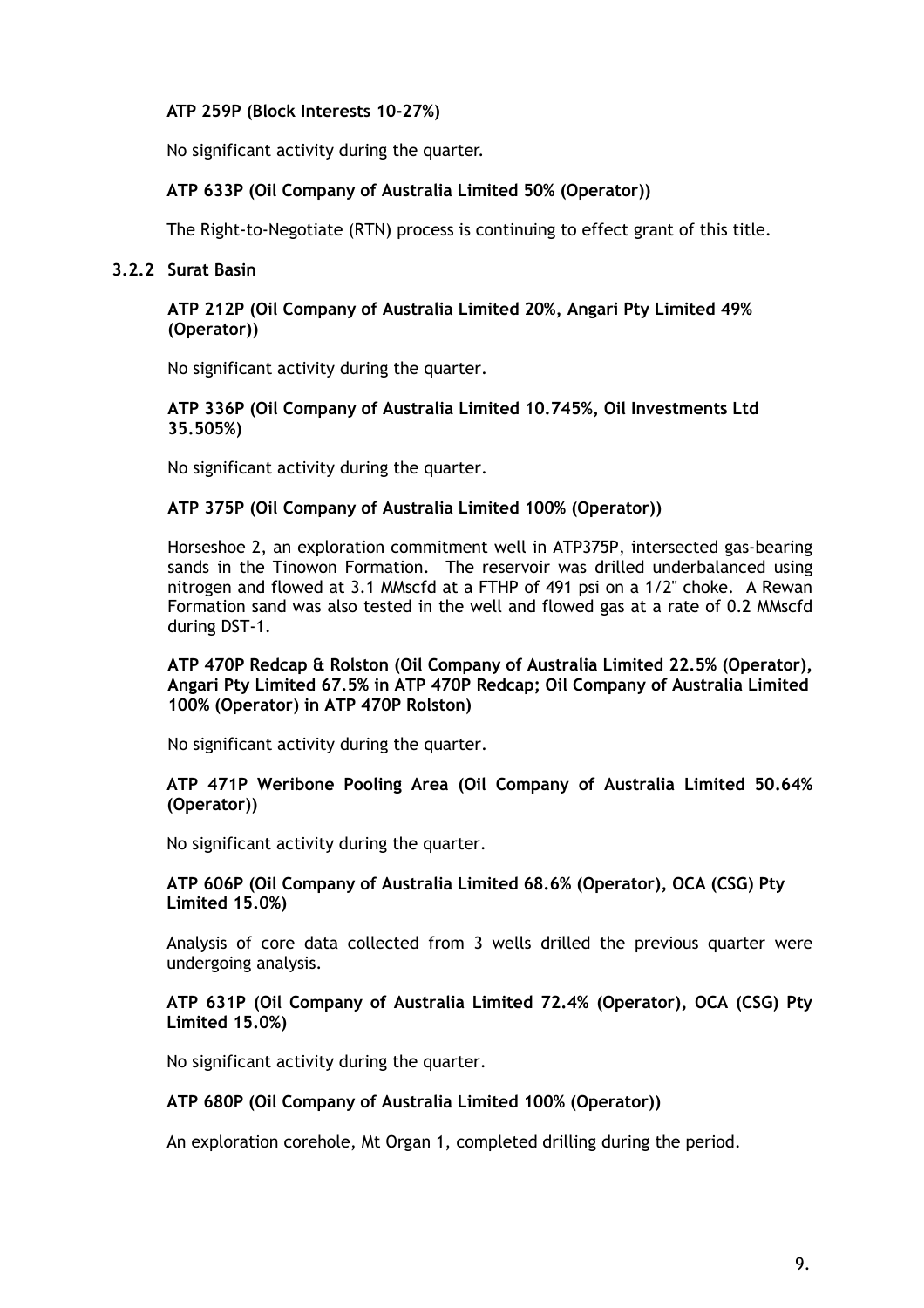## **ATP 692P (Oil Company of Australia Limited 50% (Operator))**

A four hole production pilot program in the Talinga field continued during the quarter.

#### **3.2.3 Bowen Basin**

## **ATP 337P (Oil Company of Australia Limited 50%)**

A significant seismic acquisition and reprocessing program has been planned by the Joint Venture to address high graded areas of ATP337P. This work will commence once a seismic crew is available.

Sardine Creek 1, an exploration well in ATP337P, successfully intersected net gas pay in the sand units of the Aldebaran Sandstone during the quarter. A DST conducted over the interval flowed gas at a final rate of 0.7 MMscfd. The well has been cased and suspended as a future gas producer.

#### **ATP 525P (Oil Company of Australia Limited 50% (Operator), Oil Company of Australia (Moura) Pty Ltd 50%)**

OCA has applied to relinquish this permit.

**ATP 526P (Oil Company of Australia Limited 4.47%, Oil Company of Australia (Moura) Pty Ltd 2.34%, OCA (CSG) Pty Limited 17.0%, Origin Energy Resources Limited 0.1%)**

Five exploration wells were drilled in ATP 526P during the quarter.

## **ATP 553P (Oil Company of Australia Limited 50%)**

The seismic program planned for ATP 337P will also address areas in ATP 553P.

#### **ATP 564P (Oil Company of Australia (Moura) Pty Ltd 50% (Operator))**

Production testing of the Mungi 1 and Harcourt 1 exploration wells continued during the quarter.

A horizontal surface to in seam well was completed in the Harcourt field during the period. Production testing will commence in early 2003..

#### **ATP 584P (Oil Company of Australia Limited 65.025% (Operator), OCA (CSG) Pty Limited 21.5%, Origin Energy Limited 0.25%)**

No significant activity to report.

An application to renew the permit for a further four years has been made.

**ATP 592P (Durham) (Oil Company of Australia Limited 65.025% (Operator), OCA (CSG) Pty Limited 21.5%, Origin Energy Limited 0.25%)** 

A six well production well program on the Durham field was completed during the quarter. One well remains to be cavity completed. Four wells commenced production testing as part of the field evaluation process. Two coreholes were completed during the period.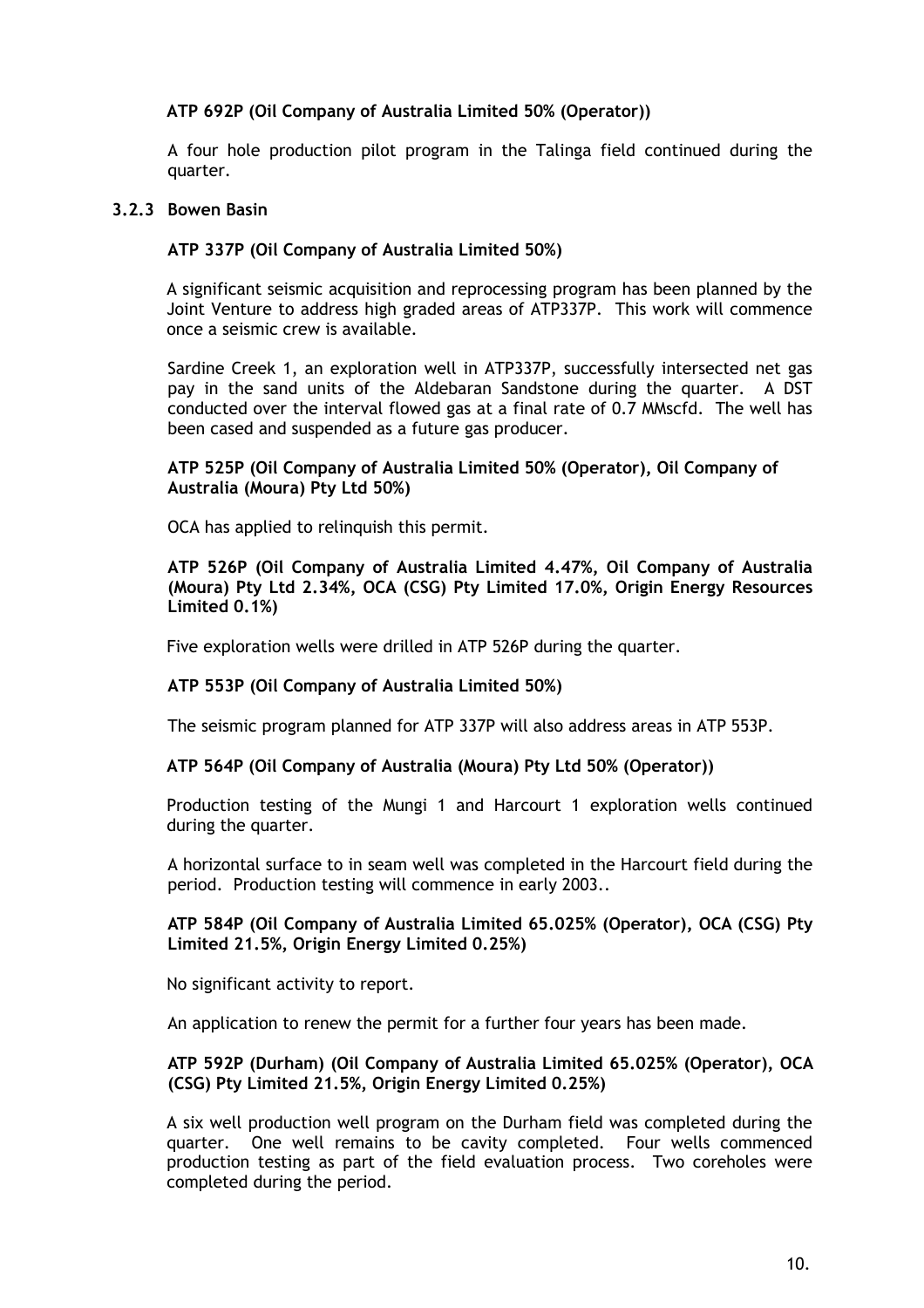## **ATP 602P (Oil Company of Australia (Moura) Pty Ltd 50% (Operator))**

Lowell Petroleum NL and Helm Energy – Australia, LLC earned a 50% interest in ATP 602P by contributing to the drilling of a horizontal surface to in seam well in the Timmy prospect. This well was drilled during the period and awaits completion for production in early 2003.

#### **ATP 623P (Oil Company of Australia Limited 72.4% (Operator), OCA (CSG) Pty Limited 15.0%)**

No significant activity during the quarter.

#### **ATP 701P Application (Durham) (Oil Company of Australia Limited 3.264% (Operator), OCA (Durham) Pty Ltd 95%, OCA (CSG) Pty Limited 1.075%)**

Negotiations on an Indigenous Land Use Agreement (ILUA) with the native title claimants were progressed during the quarter.

## **3.3 Victoria**

#### **3.3.1 Otway Basin**

#### **PEP 150 (Interest 50% (Operator))**

Negotiations on a RTN Conjunctive Agreement with the native title claimants commenced during the quarter.

#### **PEP 152 (Interest 50.51% (Operator))**

The Joint Venture agreed during the quarter to drill the Koroit West 1 well in fulfilment of the Year 3 work obligation. The well, which targeted an intra-Belfast sandstone, was subsequently drilled in January 2003 and has been plugged and abandoned.

#### **PEP 159 (Interest 50% (Operator))**

Preparations commenced for the Banganna 1 well, which is scheduled to be drilled in early 2003 in fulfilment of the Year 2 work obligation. The well targets a Laira Formation / Pretty Hill Sandstone objective.

#### **PEP 160 (Interest 40%)**

The Designated Authority approved the Joint Venture's application to defer the drilling commitment from Permit Year 3 to Permit Year 5. Initial interpretation of the West Casterton 2D seismic survey has been completed, and a reprocessing program is being planned.

#### **VIC/P43 (Interest 30%)**

Evaluation of prospectivity in the permit is continuing.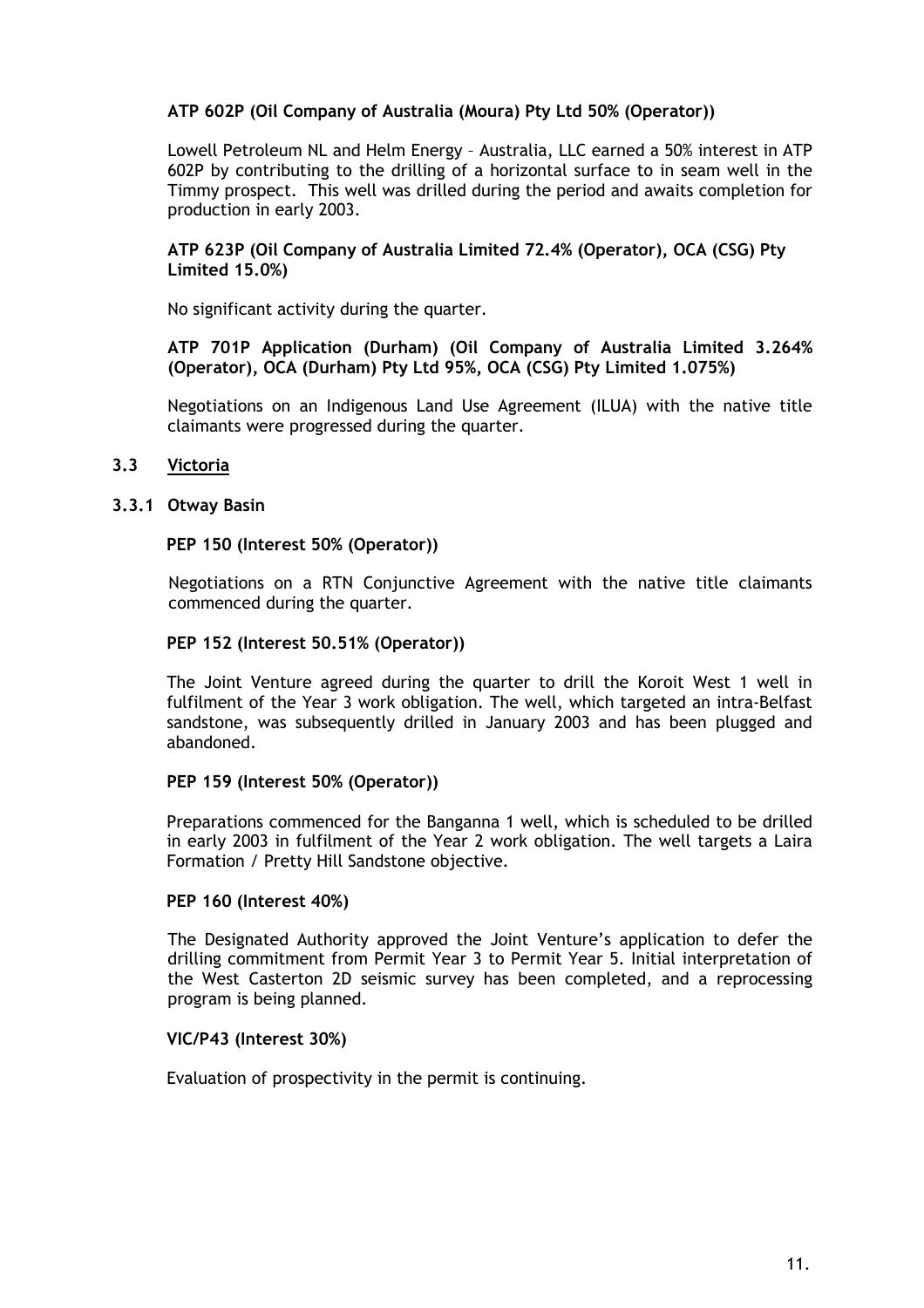## **3.4 Tasmania**

## **3.4.1 Otway Basin**

## **T/30P (Interest 30%)**

Evaluation of prospectivity in the permit is continuing.

## **3.4.2 Bass Basin**

## **T/18P (Interest 41.4% (Operator))**

Mapping and geophysical evaluation of the Trefoil prospect incorporating recently reprocessed seismic data has been completed. Geological modeling to produce revised volumetric estimates has commenced.

## **3.5 Western Australia**

## **3.5.1 Perth Basin**

## **EP 320/L11 (Interest 67.0% (Operator))**

 Evaluation of the results from the 2001 drilling program and regional structural /stratigraphic updates incorporating recent results from wells in the area, is continuing.

## **EP 413 (Interest 49.18% (Operator))**

Jingemia 1 was cased and suspended as a future oil producer after encountering an oil column of at least 28 metres thickness in the Dongara Sandstone. The well is 5 kilometres southwest of the Hovea oil field. Testing of the well over a 14 day period produced a total of 19,020 barrels of oil at an average rate of 1900 barrels of oil per day.

## **L1 and L2 (Acquiring 50% Interest)**

Hovea 4, which spudded on 20 November as a combination appraisal and development well from the Hovea Production Facility ("HPF"), was completed for production in early January after being sidetracked due to stuck drill string. The well intersected the Dongara Sandstone reservoir at a position some 800 metres to the north of the HPF and encountered a 44 metre true vertical thickness oil reservoir in excellent quality sands. As a result of the problems encountered whilst drilling, the horizontal section planned for the well was not attempted.

Construction continued on a permanent storage and offloading facility at the HPF. This facility is due to be commissioned by early February.

Processing of the Hibbertia 3D seismic survey was finalised in December.

Production from the Hovea field recommenced on 2 October and a total of 134,000 barrels of oil was produced during the Quarter.

## **EP 368 (Acquiring 15% Interest)**

An application to renew EP 368 for a further 5-year term has been approved by the Designated Authority.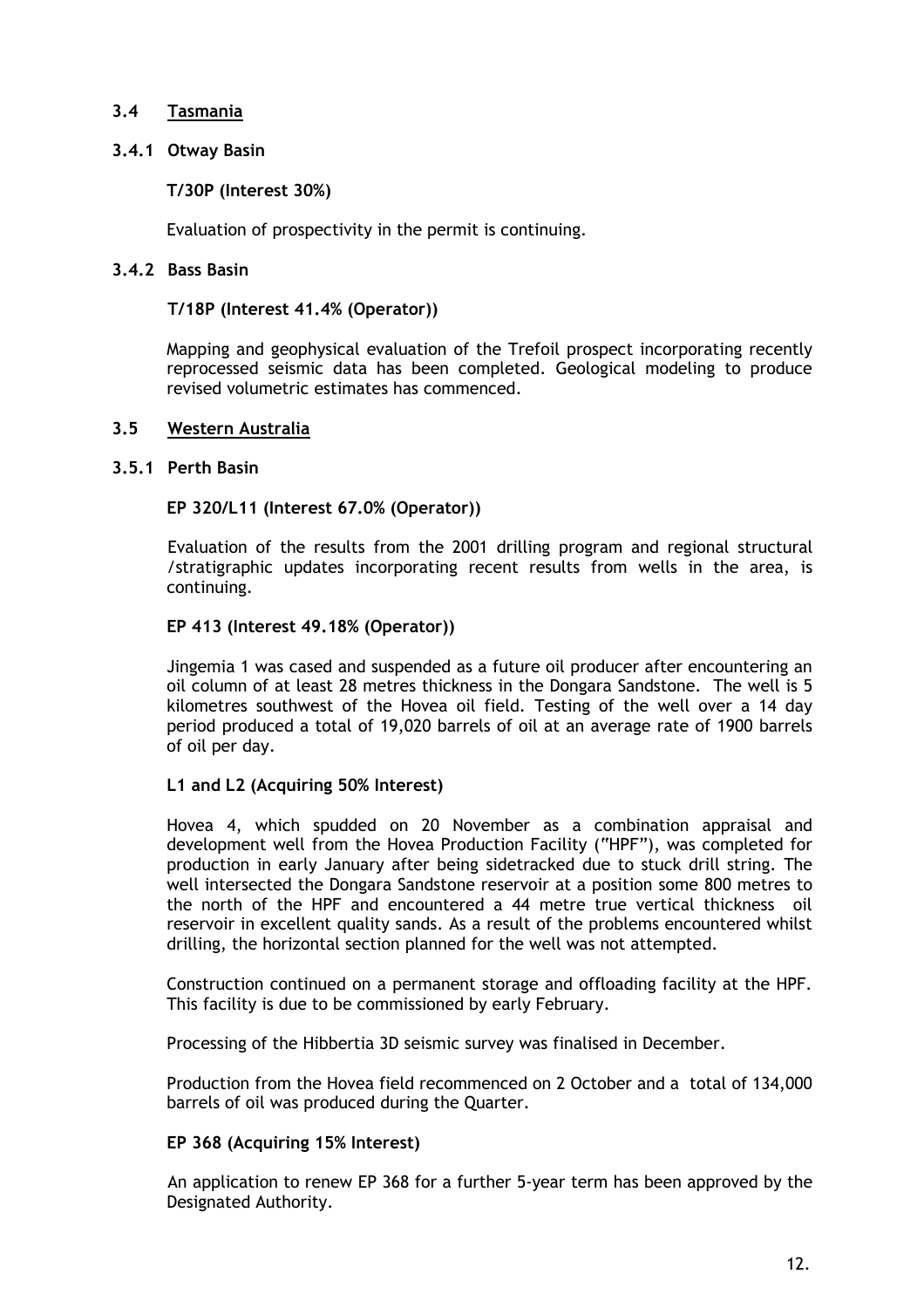## **WA 226P (Acquiring 28.75% Interest (Operator))**

Morangie 1 spudded on 16 October and reached initial total depth on 23 October. Subsequent sidewall cores, contrary to cuttings samples observed whilst drilling, showed good to excellent fluorescence over the upper part of the primary Wagina Formation objective. As a result of the additional information, a program of wireline pressure measurements with reservoir fluid sampling capability (MDT) was undertaken to confirm that the shows were indicative of non commercial residual hydrocarbons and to obtain reservoir quality data for forward exploration planning. To obtain the MDT measurements it was necessary to sidetrack the well and redrill the Wagina Formation close to the original well bore. The MDT measurements confirmed that the shows were indicative of non commercial residual hydrocarbons and that the zone was water saturated. As a result the well was plugged and abandoned on 29 October.

An application to renew WA 226P for a further 5-year term has been submitted to the Designated Authority for approval.

## **3.6 Northern Territory/Western Australia**

#### **3.6.1 Bonaparte Basin**

#### **WA-6-R, NT/RL1 (Interest 5%)**

The Operator is continuing to pursue marketing efforts to commercialise the field, including holding discussions with other operators in the area to investigate the possibility of incorporating Petrel into other developments. The joint venture budget proposed by the Operator (Santos) for continuation of technical studies and marketing activity in 2003 was approved in December.

## **3.7 New Zealand**

## **3.7.1 East Coast Basin**

## **PEP 38328 (Interest 37.5%)**

Technical studies are ongoing including 60km of seismic reprocessing.

#### **PEP 38332 (Interest 37.5%)**

Technical studies are ongoing including 50km of seismic reprocessing.

#### **PEP 38330 (Interest 22.5%)**

A recently approved work program of technical studies will begin January 2003.

## **3.7.2 Onshore Taranaki Basin**

#### **PEP 38718 (Interest 20%)**

It is planned that the Tuihu 1 exploration well, which was drilled and suspended in 2001, will be deepened into the Kapuni Formation mid-year 2003.

#### **PEP 38728 (Interest 15%)**

A work programme and budget encompassing further technical analysis of the results of the Makino 1B well and the prospectivity of the permit has been agreed